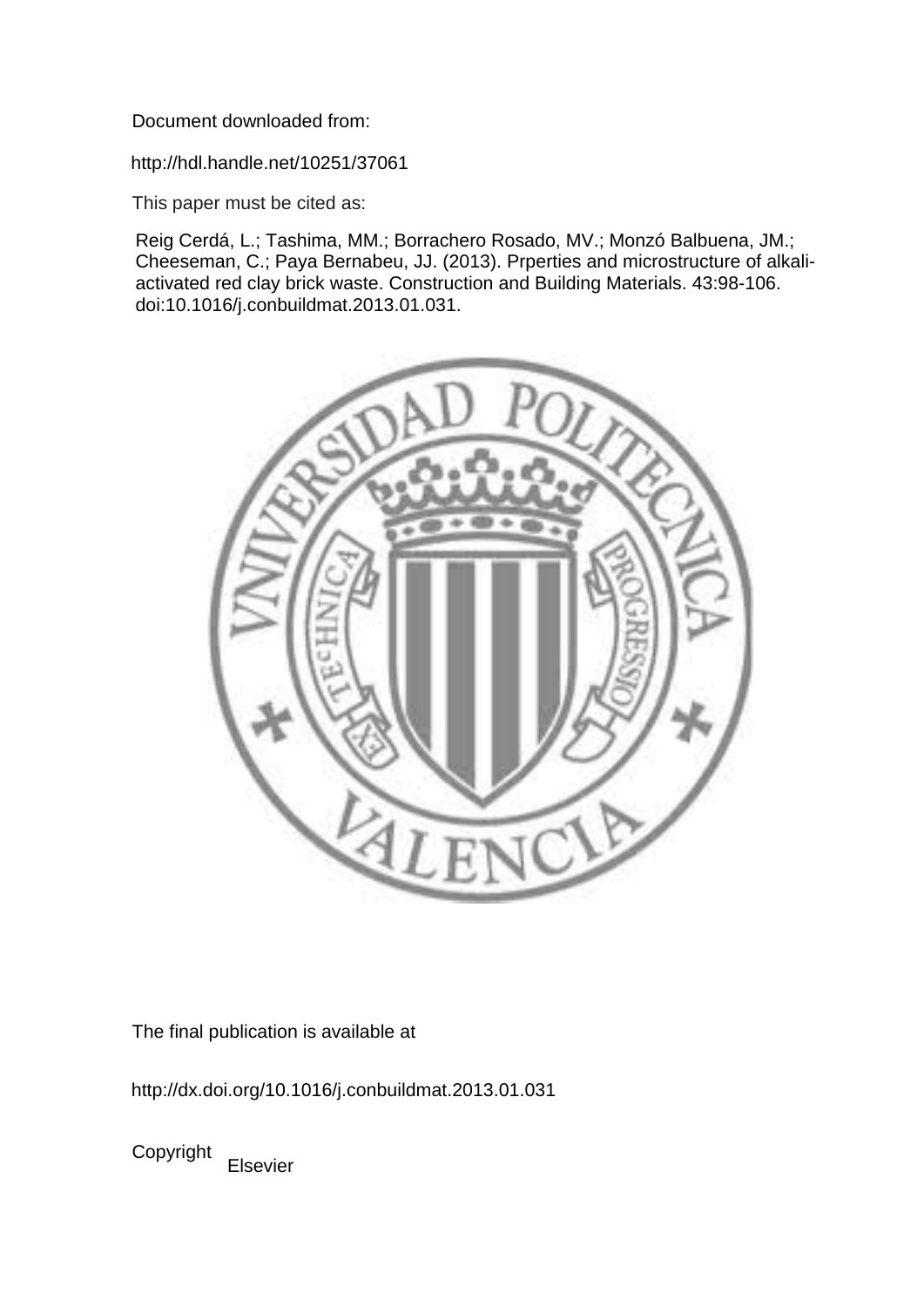| $\mathbf{1}$   | Properties and microstructure of alkali-activated red clay brick waste                                                                                      |
|----------------|-------------------------------------------------------------------------------------------------------------------------------------------------------------|
| $\overline{2}$ |                                                                                                                                                             |
| 3              | L. Reig <sup>a</sup> , M.M. Tashima <sup>b</sup> , M.V. Borrachero <sup>b</sup> , J. Monzó <sup>b</sup> , C.R. Cheeseman <sup>c</sup> , J.Payá <sup>b</sup> |
| $\overline{4}$ |                                                                                                                                                             |
| 5              | a EMC, Universidad Jaume I de Castellón, Av. Sos Baynat s/n 12071 Castelló de la Plana, Spain.                                                              |
| 6              | <sup>b</sup> Instituto de Ciencia y Tecnología del Hormigón (ICITECH), Universitat Politècnica de València,                                                 |
| 7              | Camino de Vera s/n 46022 Valencia, Spain.                                                                                                                   |
| 8              | Department of Civil and Environmental Engineering, Imperial College London, London SW7 2AZ, UK                                                              |
| 9              |                                                                                                                                                             |
| 10             |                                                                                                                                                             |
| 11             | Corresponding author: M.V. Borrachero; vborrachero@cst.upv.es                                                                                               |
| 12             | Tel.: +34 96 387 75 64                                                                                                                                      |
| 13             | Fax: +34 96 387 75 69                                                                                                                                       |
| 14             | E-mail address: Ireig@uji.es; maumitta@hotmail.com; vborrachero@cst.upv.es;                                                                                 |
| 15             | jmmonzo@cst.upv.es; c.cheeseman@imperial.ac.uk; jjpaya@cst.upv.es                                                                                           |
| 16             |                                                                                                                                                             |
| 17             | <b>Abstract</b>                                                                                                                                             |
| 18             |                                                                                                                                                             |
| 19             | Sintered red clay ceramic is used to produce hollow bricks which are manufactured in enormous                                                               |
| 20             | quantities in Spain. They also constitute a major fraction of construction and demolition waste. The                                                        |
| 21             | aim of this research was to investigate the properties and microstructure of alkali-activated cement                                                        |
| 22             | pastes and mortars produced using red clay brick waste. The work shows that the type and                                                                    |
| 23             | concentration of alkali activator can be optimised to produce mortar samples with compressive                                                               |
| 24             | strengths up to 50 MPa after curing for 7 days at 65 °C. This demonstrates a new potential added                                                            |
| 25             | value reuse application for this important waste material.                                                                                                  |
| 26             |                                                                                                                                                             |
| 27             | Keywords: Ceramic waste (D), Waste Management (E), alkali-activated binder (D), mechanical                                                                  |
| 28             | properties (C).                                                                                                                                             |
| 29             |                                                                                                                                                             |
| 30             |                                                                                                                                                             |
| 31             |                                                                                                                                                             |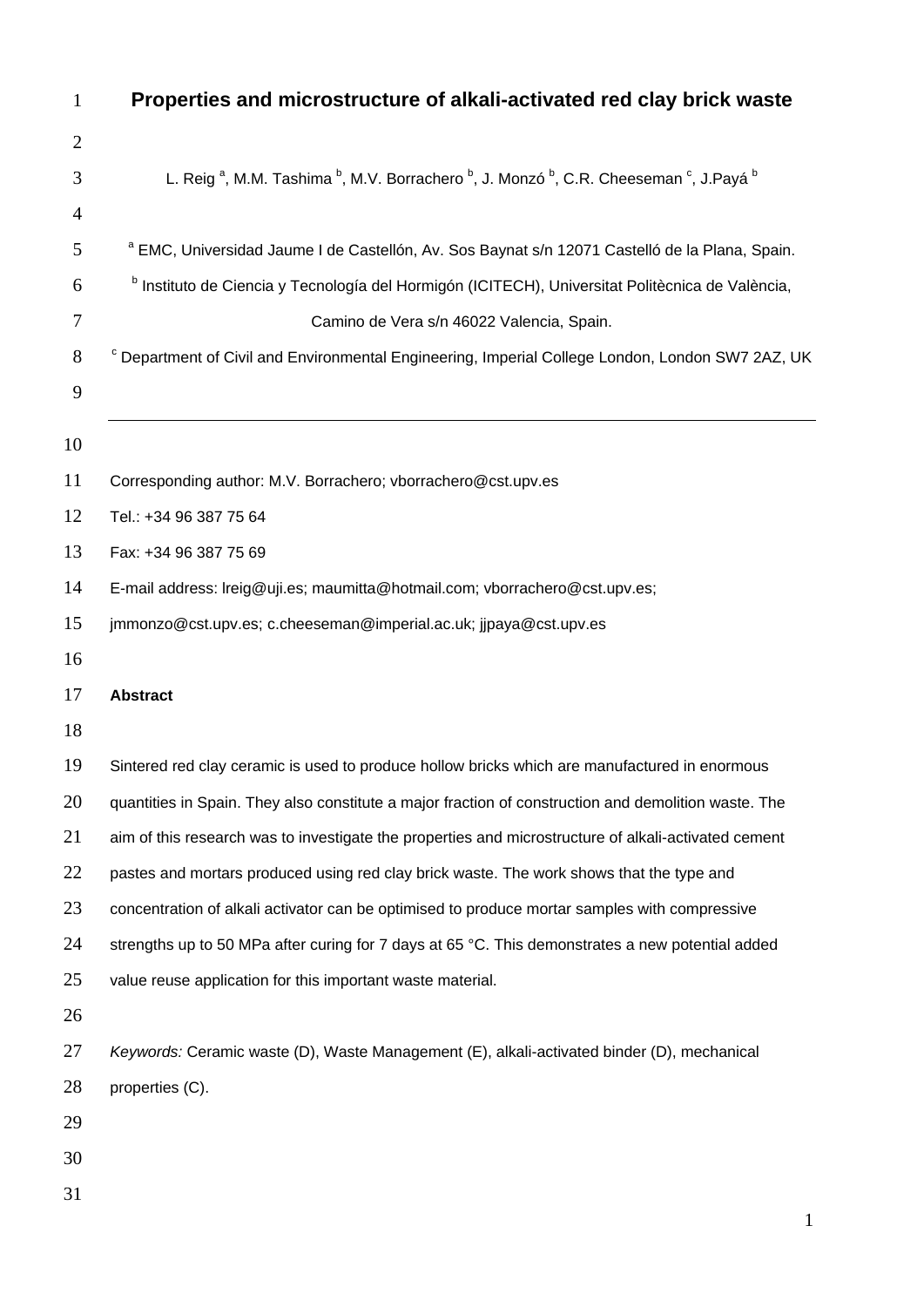## **1. Introduction**

 Red clay brick waste (RCBW) originating primarily from demolished brick walls represents approximately 54 wt.% of construction and demolition waste in Spain [1]. As previously reported [2], 5 almost 30 million tonnes of structural ceramics and 608 million  $m^2$  of tiles were manufactured by the Spanish ceramics industry in 2006. According to Pacheco-Torgal and Jalali [3], the amount of waste 7 generated by the European ceramic industry is typically 3-7% by weight of total production, suggesting 8 that millions of tonnes of RCBW are generated in Spain each year.

 Significant quantities of RCBW are currently used as road sub-base in landscaping and as a coarse aggregate for the production of structural and non-structural concrete [3-5]. The use of sintered clay ceramics as a cementitious material to partially replace Portland cement (PC) clinker has also been investigated. The manufacture of Portland cement requires high amounts of energy (850 kcal per kg of 14 clinker) and involves the emission of typically 0.8-1 Tonne of  $CO<sub>2</sub>$  per Tonne of clinker produced [6]. Different alternatives have been proposed to reduce the environmental impact of cement and these 16 include reusing waste materials to produce low- $CO<sub>2</sub>$  cement binders. In the study by Puertas et al. [6,7] ceramic waste materials were used to produce PC clinker, while other studies [3,8,9] investigated the potential of clay ceramics as a supplementary cementitious material. While only a portion of cement is replaced in these applications (usually 10–35 %), binders based on alkali-activation can be produced entirely or almost entirely from waste materials. In alkali-activation reactions alumino-silicate minerals are dissolved by a highly alkaline solution prior to precipitation reactions that form a gel 22 binder [10]. The gel formed by alkali-activation of sintered clay is generally a zeolite precursor 23 containing tetrahedral SiO<sub>4</sub> and AIO<sub>4</sub> in randomly distributed polymeric chains, cross-linked by 24 bridging oxygen atoms. The negative charge on the AIO<sub>4</sub> group is balanced by alkali metal cations, 25 typically Na<sup>+</sup> and/or  $K^+$  [11-13].

27 The use of alumino-silicate minerals such as metakaolin, ground blast furnace slag and fly ash to 28 produce alkali-activated cements has been extensively reported [12,14-17] and there is increasing 29 interest in investigating the suitability of using other materials. Different wastes containing silica and alumina, such as hydrated-carbonated cement [18], glass [19], fluid catalytic cracking catalyst residues (FCC) [20] and waste ceramic materials [21,22] have been alkali-activated. In the work by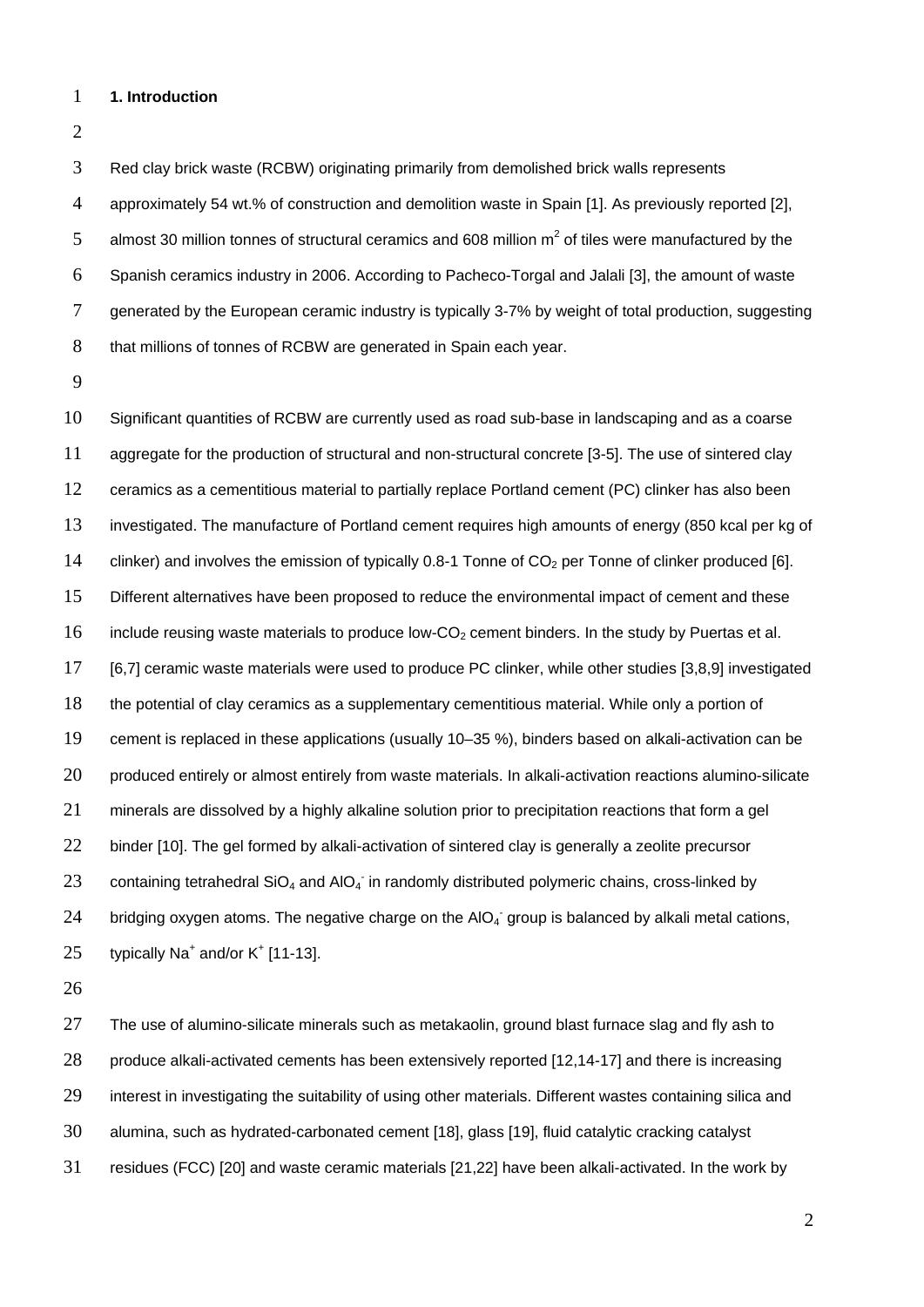| $\mathbf{1}$   | Puertas et al. [21], ceramic wastes were activated using NaOH and sodium silicate solution. Although             |
|----------------|------------------------------------------------------------------------------------------------------------------|
| $\overline{2}$ | compressive strengths between 7 and 13 MPa were achieved, it was concluded that further research                 |
| 3              | was required to understand the influence of process parameters on the final properties of the binders            |
| 4              | developed.                                                                                                       |
| 5              |                                                                                                                  |
| 6              | This research aimed to optimise alkali-activation of RCBW and understand the influence of the type               |
| 7              | and concentration of alkali activator used on the mechanical strength and microstructure of the binders          |
| 8              | formed.                                                                                                          |
| 9              |                                                                                                                  |
| 10             | 2. Experimental                                                                                                  |
| 11             |                                                                                                                  |
| 12             | 2.1. Materials                                                                                                   |
| 13             |                                                                                                                  |
| 14             | As-received RCBW was crushed to give a granular material with particles less than 4 mm in diameter.              |
| 15             | This was dry milled using a porcelain ball mill with alumina milling media for 40 minutes to increase            |
| 16             | the specific surface area [22]. The particle size distribution of milled RCBW shown in Fig. 1 was                |
| 17             | determined using laser diffraction (Mastersizer 2000, Malvern Instruments). This indicates a mean                |
| 18             | particle size of approximately 20.9 µm, a $d_{90}$ (90% of volume less than this size) of 56.2 µm and a $d_{10}$ |
| 19             | value of 1.2 um.                                                                                                 |
| 20             |                                                                                                                  |
| 21             | The chemical composition of milled RCBW shown in Table 1 was determined by x-ray fluorescence                    |
| 22             | (XRF). RCBW contains high levels of $SiO2$ and $Al2O3$ , which are essential for alkali-activation, together     |
| 23             | with moderate amounts of CaO and MgO. The amorphous content, determined following UNE EN                         |
| 24             | 196-2, was around 35%, which is close to that obtained by Puertas et al. [21] for waste red clay tiles.          |
| 25             | According to Baronio and Binda [23], the amorphous content of bricks sintered between 800 °C and                 |
| 26             | 1000°C [9] originates at temperatures between 600°C and 900°C, due to loss of the combined water in              |
| 27             | clay minerals, which causes breakdown of the crystalline clay network, with the silica and alumina               |
| 28             | forming a disordered, amorphous phase. Pereira-de-Oliveira et al. [9] report that the amorphous                  |
| 29             | content determines the degree of pozzolanic activity.                                                            |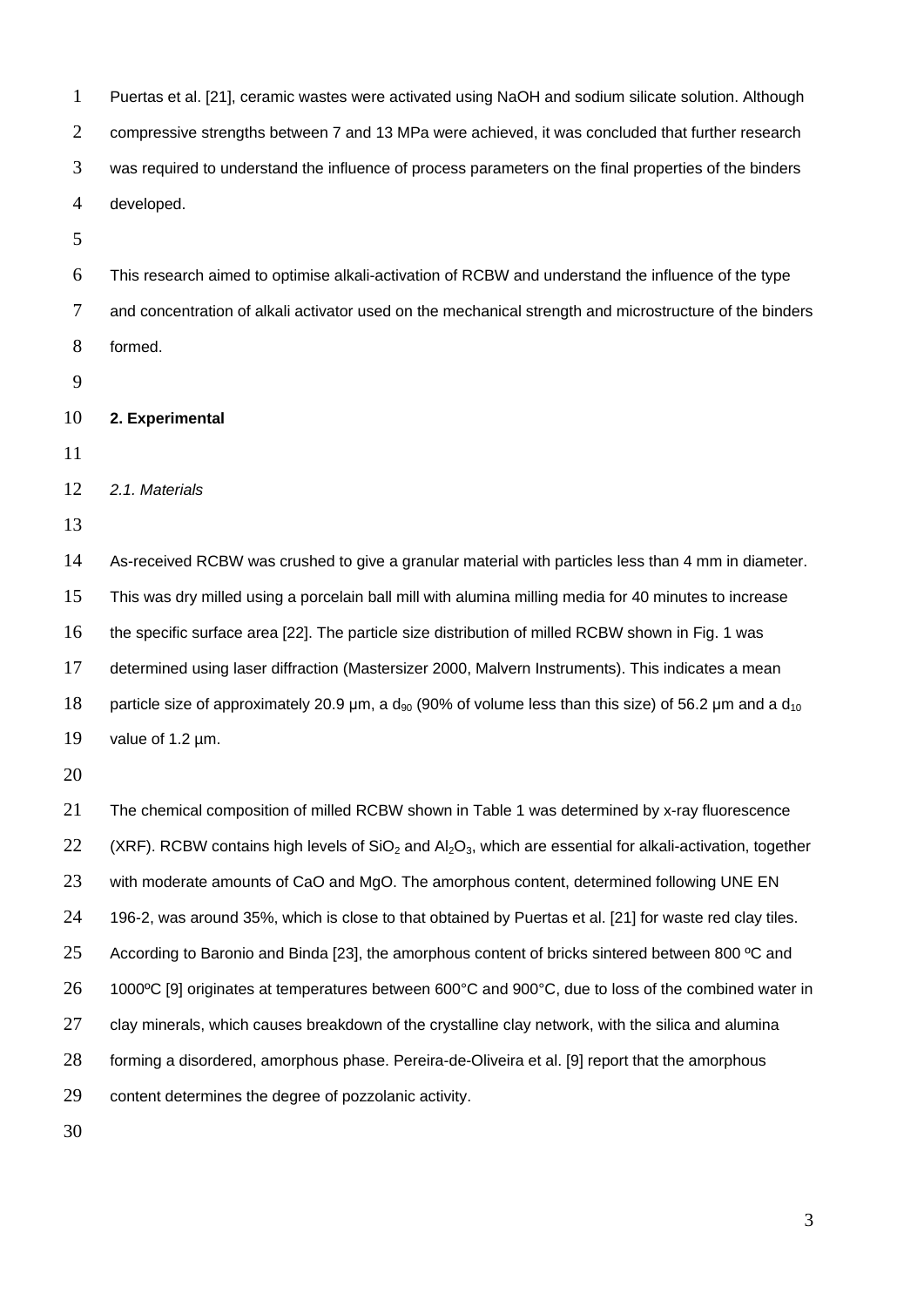| $\mathbf{1}$   | The mineralogical composition of RCBW was determined by x-ray diffraction (XRD, Philips                                                                     |
|----------------|-------------------------------------------------------------------------------------------------------------------------------------------------------------|
| $\overline{2}$ | diffractometer PW1710 with Cu K <sub>a</sub> radiation, 40 kV and 20 mA, 20 from 5-55°). The data in Fig. 2                                                 |
| 3              | shows that quartz (SiO <sub>2</sub> ) is the major crystalline phase. Albite (NaAlSi <sub>3</sub> O <sub>8</sub> ), calcite (CaCO <sub>3</sub> ), anorthite |
| $\overline{4}$ | $(CaAl_2Si_2O_8)$ and sanidine $((K,Na)(Si,Al)_4O_8)$ were also present as minor constituents [3,8,21]. The                                                 |
| 5              | particle morphology of milled RCBW was examined using scanning electron microscopy (SEM, JEOL                                                               |
| 6              | JSM-6300) and this indicates mainly irregularly shaped particles as shown in Fig. 3.                                                                        |
| $\tau$         |                                                                                                                                                             |
| $8\,$          | Sodium hydroxide pellets (98% purity, Panreac), water and sodium silicate (Merck, SiO <sub>2</sub> =28%,                                                    |
| 9              | $Na2O=8\%$ , H <sub>2</sub> O=64%) were used to prepare alkali-activating solutions.                                                                        |
| 10             |                                                                                                                                                             |
| 11             | 2.2. RCBW paste and mortar sample preparation                                                                                                               |
| 12             | The alkaline activating solutions were prepared by dissolving NaOH pellets in water and adding the                                                          |
| 13             | required amount of sodium silicate solution. The concentration of Na <sup>+</sup> provided by NaOH and sodium                                               |
| 14             | silicate ranged from 2.5 to 10 molal (mol.kg $^{-1}$ ).                                                                                                     |
| 15             |                                                                                                                                                             |
| 16             | Table 2 summarizes the mix proportions investigated in this research. Mixes are coded 'w/m/r', where                                                        |
| 17             | w is the amount of water per 100g of RCBW, m is the molality of Na <sup>+</sup> in the activating solution and r is                                         |
| 18             | the $SiO2/Na2O$ molar ratio in the activating solution.                                                                                                     |
| 19             |                                                                                                                                                             |
| 20             | Alkali-activated RCBW paste samples were obtained by mixing ground RCBW with the required                                                                   |
| 21             | alkaline solution for 4 minutes. Samples were cast in plastic containers, sealed and stored in a                                                            |
| 22             | thermostatically controlled bath at 65 °C.                                                                                                                  |
| 23             |                                                                                                                                                             |
| 24             | Alkali-activated RCBW mortar samples were prepared by mixing RCBW with activating solution for 2                                                            |
| 25             | minutes. Siliceous sand (4.36 modulus fineness with maximum particle diameter of 2 mm) was then                                                             |
| 26             | added using sand/RCBW ratios of 3/1 and 2/1, as shown in Table 2. Mixing continued for a further 3.5                                                        |
| 27             | minutes and the mortar samples formed were then placed in a mould and vibrated for 4 minutes.                                                               |
| 28             | Samples were stored at 65 °C at a relative humidity of 90-95% for 3 and 7 days.                                                                             |
| 29             |                                                                                                                                                             |
| 30             | 2.3. Sample testing                                                                                                                                         |
| 31             |                                                                                                                                                             |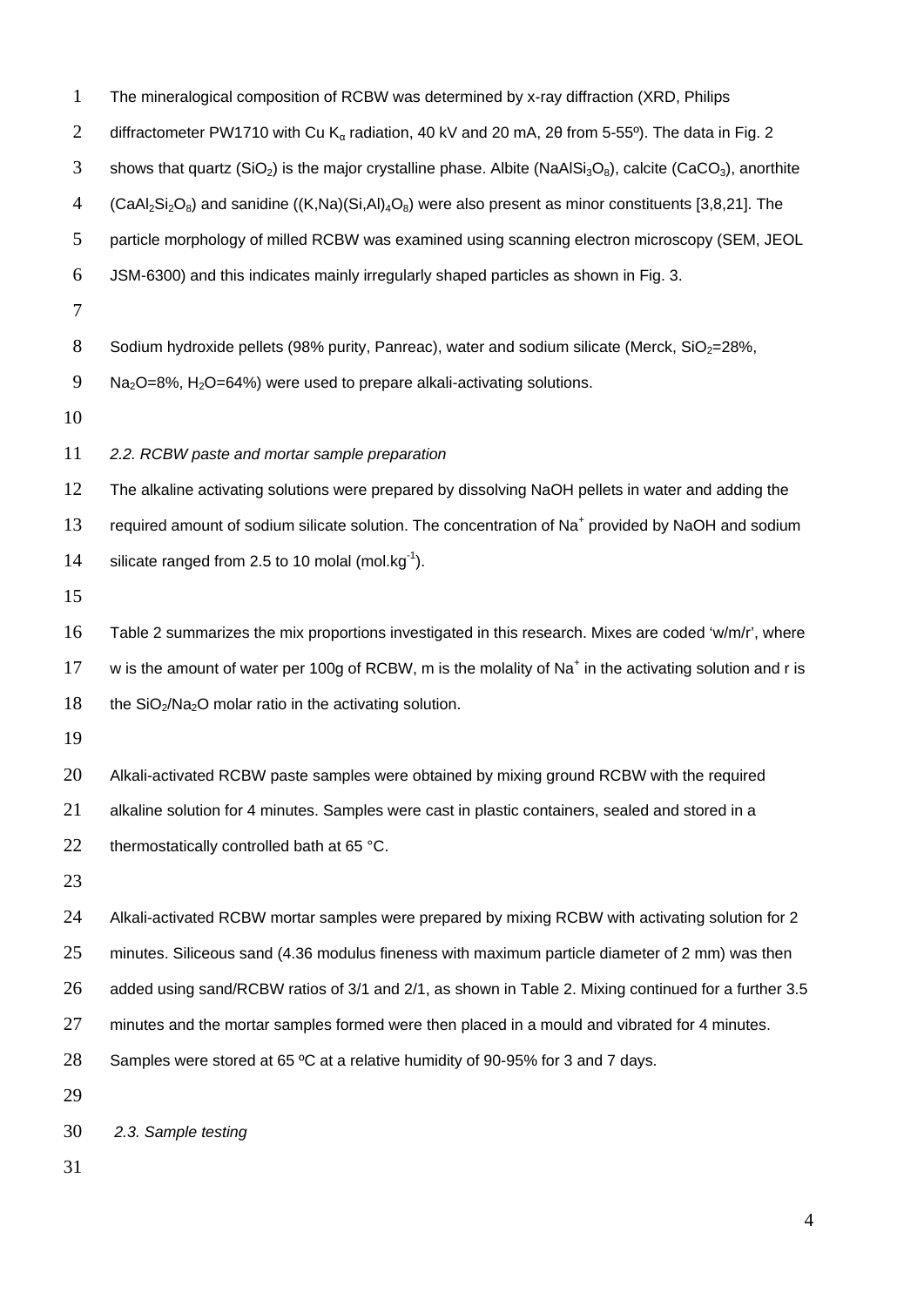The compressive strengths of alkali-activated RCBW mortar samples were determined following UNE EN 196-1. The porosity of the mortars was evaluated by mercury intrusion porosimetry (MIP, AutoPore IV 9500) using pressures between 2 psia (13782Pa) to 32989 psia (227.4 MPa), equivalent to pores with diameters ranging from 91.2 microns to 5.5 nm. Pressures were converted to equivalent pore widths using the Washburn equation, assuming a contact angle of 130º.

 The microstructure of RCBW paste samples was examined using SEM-EDX (JEOL JSM-6300). X-ray 8 diffraction (XRD) was used to identify mineralogical phases (Philips diffractometer PW1710 with Cu K<sub>a</sub> radiation, 40 kv and 20 mA, 2θ from 5-55º). Fourier transformed infrared spectroscopy (FTIR) analysis of the nanostructure of the materials obtained was conducted with a Mattson Genesis II spectrometer. The KBr pellet method was used to prepare the samples, with spectra collected in transmittance mode  $\frac{10^{11}}{2}$  from 1500 to 400 cm<sup>-1</sup>.

 Thermogravimetry (TG, 850 Mettler-Toledo) was used to investigate weight loss of samples under a N<sub>2</sub> atmosphere, using sealed pin holed aluminium crucibles at a heating rate of 10 °C min<sup>-1</sup>, from 35 16 °C to 600 °C. Samples were analyzed after 3 and 7 days of curing at 65 °C (relative humidity 90-95%). Samples for TG and XRD analyses were crushed using a pestle and mortar and passed through a 125  $\mu$ m sieve. Hydration reactions were inhibited by immersing samples in acetone and then placing them in the oven at 60ºC for 30 minutes.

**3. Results and discussion**

- *3.1. Compressive strength*
- 

*3.1.1. Effect of NaOH concentration*

27 Fig. 4 shows the effect of NaOH concentration (molality: 2.5, 5, 7 and 10) on the compressive strength of RCBW mortars prepared at a constant water to binder (w/b) ratio of 0.45. The best alkali-activated samples were obtained using 5.0 molal NaOH ('45/5.0/0.0') after curing for 7 days, while the mechanical properties decreased significantly for higher concentrations of NaOH. This concentration

is close to the optimum established by Puertas et al. [21] who also showed that mechanical properties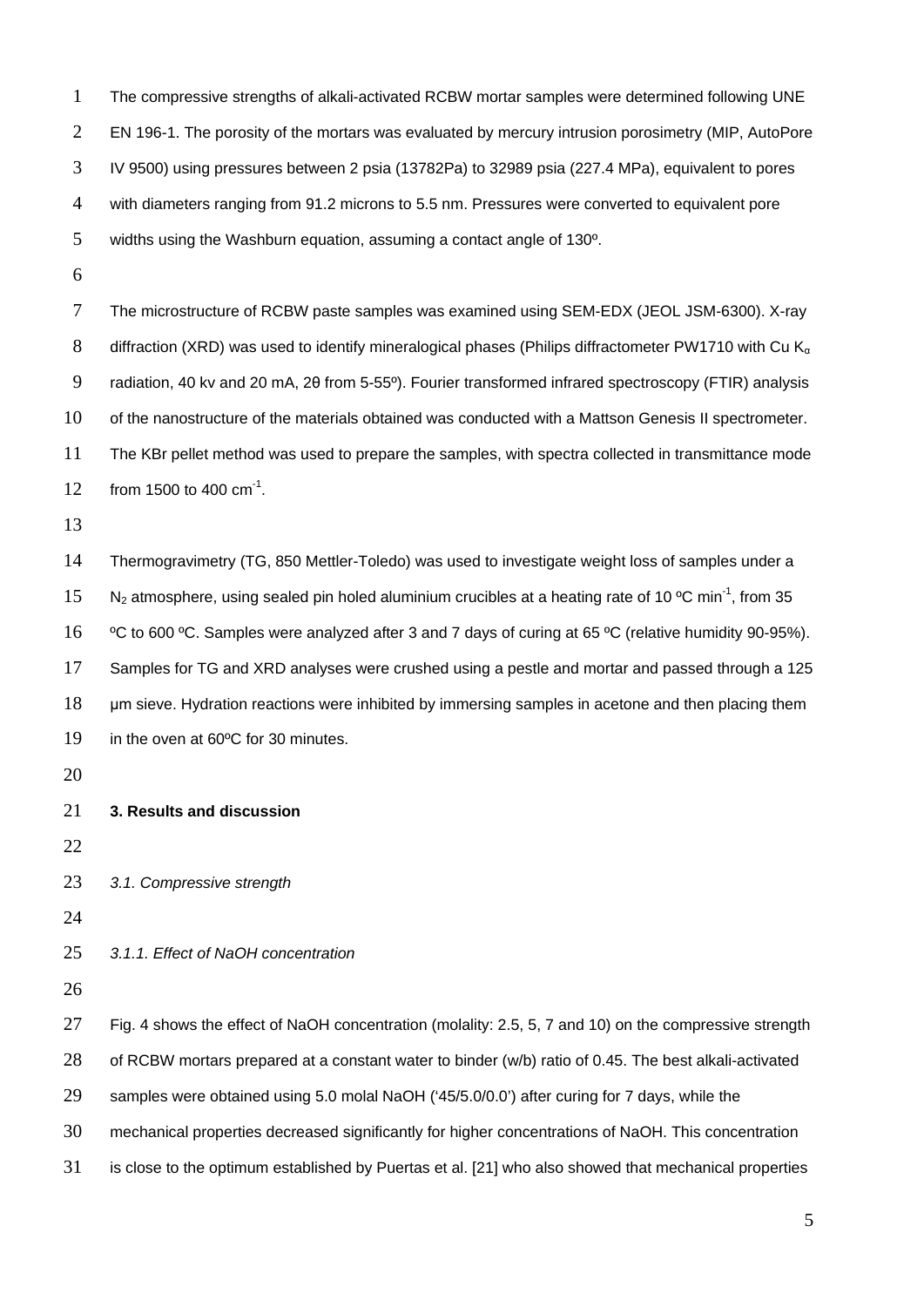did not exhibit significant differences when the type or amount of activator was varied. The existence of an optimum concentration was previously reported by Palomo et al. and Tashima [24, 25] for alkali- activated fly ash and vitreous calcium silico-aluminates, respectively. According to Barbosa et al. [26], the optimum concentration of activator depends on the precursor, and must be sufficient to balance 5 the charges of the Si and AI tetrahedral, without providing an excess of NaOH, that may cause the formation of carbonate salts resulting from atmospheric carbonation.

*3.1.2. Influence of SiO2/Na2O ratio*

 Fig. 5 shows the compressive strengths of RCBW mortars prepared using a constant 5 molal NaOH 11 concentration with different SiO<sub>2</sub>/Na<sub>2</sub>O molar ratios (0.73, 1.46, 1.60), for samples cured at 65 °C for 3 12 and 7 days. The compressive strength increases as the amount of sodium silicate increased. However, higher silicon contents increased the mortar viscosity and reduced setting time. It was 14 impossible to produce mortars with a  $SiO<sub>2</sub>/Na<sub>2</sub>O$  molar ratio higher than 1.60 for samples with 5 molal NaOH because these samples set within a few seconds of mixing. Results are in agreement with previous studies [20,25,27] where compressive strength generally increase with the addition of more activator. According to Pacheco-Torgal et al. [11], this is due to the presence of sodium silicate in the activating solution which increases the Si/Al ratio, accelerating the geopolymerization process. Provis et al. [27] used dilatometry measurements to prove that the optimum amount of silica depends on the precursor, and must be appropriate to form a highly cross-linked alumino-silicate network and avoid 21 the presence of unreacted silica.

*3.1.3 Influence of Na concentration for a constant SiO2/Na2O ratio*

25 Fig. 6 summarises the compressive strength data of mortars with a constant  $SiO<sub>2</sub>/Na<sub>2</sub>O$  molar ratio 26 (1.60) and different sodium concentrations, cured at 65 °C for 3 and 7 days. Although the compressive 27 strength remained almost the same after curing for 3 days for all mortars (14-17 MPa), the mix 28 prepared using 7 molal Na<sup>+</sup> exhibited good workability and gave the highest strengths of 28 MPa after 29 7 curing days. These results are consistent with previous studies in which the compressive strength 30 was found to depend not only on the  $SiO<sub>2</sub>/Na<sub>2</sub>O$  ratio but also on the activator/binder ratio [17,28,29]. This is related to the optimum concentration of activator for the RCBW. As discussed in sections 3.1.1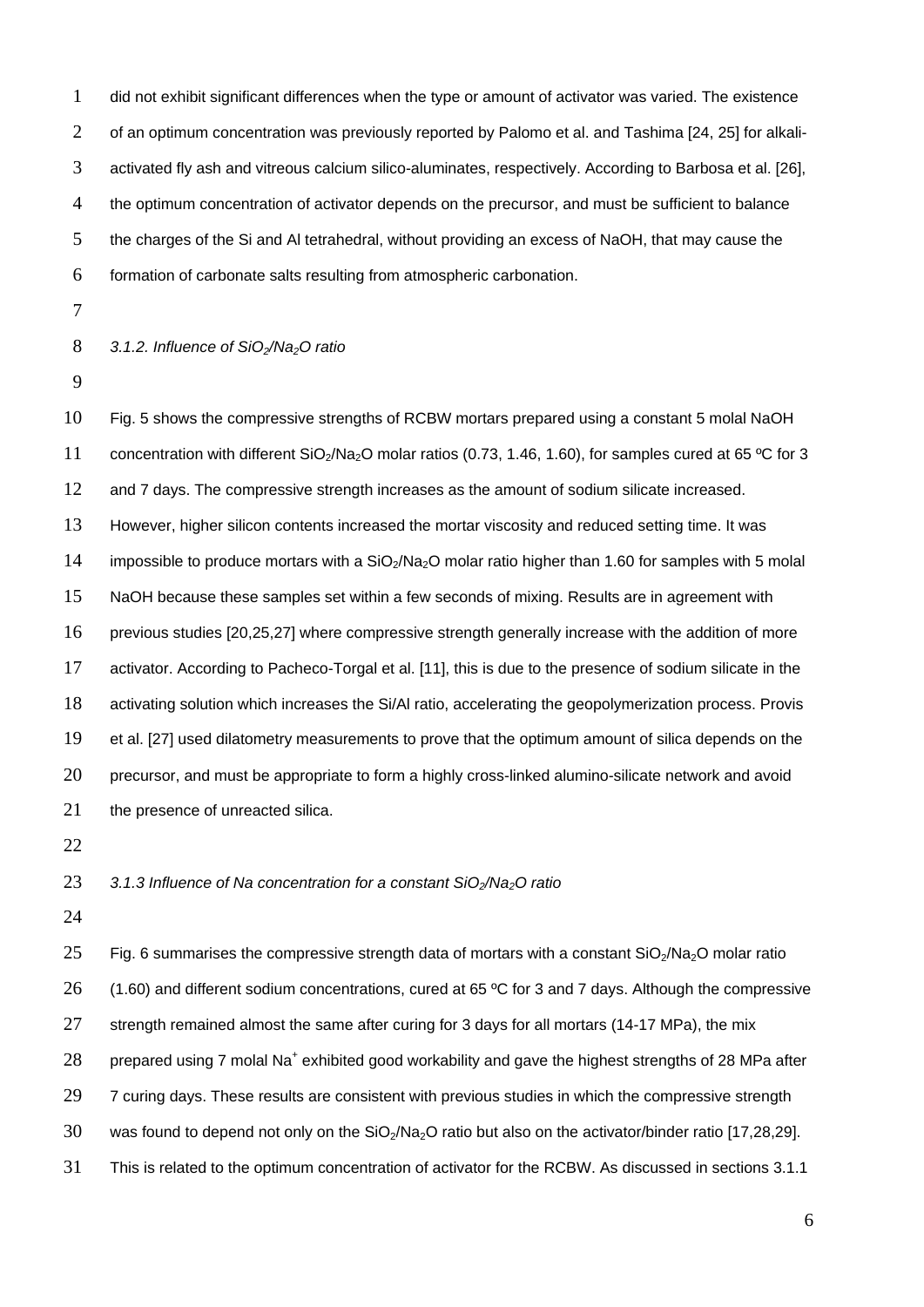and 3.1.2, the Na<sup>+</sup> concentration increases as the sodium silicate content is increased in the alkali-activating solution.

*3.1.4 Influence of water/binder (w/b) ratio*

 The effect of w/b ratio for different Na concentrations on compressive strength is summarized in Fig. 7. 7 For the lowest w/b mixes (except '30/7.0/2.00') the amount of Na<sup>+</sup> and SiO<sub>2</sub> with respect to the RCBW 8 was constant and equal to those prepared for mix '45/7.0/1.60' at 3.15 mol of Na<sup>+</sup> and 2.52 mol of SiO<sub>2</sub> per kg of ceramic waste. Consequently, the concentration Na<sup>+</sup> in the solution increased for mixtures with w/b ratio of 0.40 (8 molal) and 0.35 (9 molal). Two main results are observed. The 11 compressive strength increases as the w/b ratio decreases when the activator/binder and  $SiO<sub>2</sub>/Na<sub>2</sub>O$  ratios are kept constant ('45/7.0/1.60', '40/8.0/1.60', '35/9.0/1.60'). According to Lampris et al. [17], this 13 implies that a 0.35 w/b ratio provides sufficient water to effectively wet all the grains of the source material, which react with the activating solution. As observed by Komnitsas et al. [30], the reduction in compressive strength when the water volume is increased is due to the water not being consumed during hydration resulting in increased porosity.

18 For every concentration of Na<sup>+</sup>, the compressive strength increased as the w/b ratio decreased ('45/8.0/1.60' - '40/8.0/1.60'; '45/9.0/1.60' - '35/9.0/1.60'). This effect was observed after both 3 and 7 20 days curing, and means that reduced amounts of reagents were used at lower w/b ratios. This is an important result from both an environmental and economic point of view, because the compressive 22 strength increased while reducing the Na<sup>+</sup>/binder and SiO<sub>2</sub>/binder ratios.

 The binder/sand ratio (b/s) was modified in sample '30/7.0/2.00' in order to increase the workability of 25 the fresh mortar and this allowed the  $SiO<sub>2</sub>/Na<sub>2</sub>O$  ratio to be increased to 2.0. A significant improvement in compressive strength was observed, especially for samples cured for 3 days (42.3 MPa), when compared to sample '45/7.0/1.60', which gave the best results with a w/b ratio of 0.45. For this mix, 28 with the lowest w/b ratio, only 2.1 mol of Na<sup>+</sup> and 4.2 mol of SiO<sub>2</sub> were used per kilogram of RCBW. It 29 can be concluded that the amount of water is the dominant parameter in achieving high compressive strengths.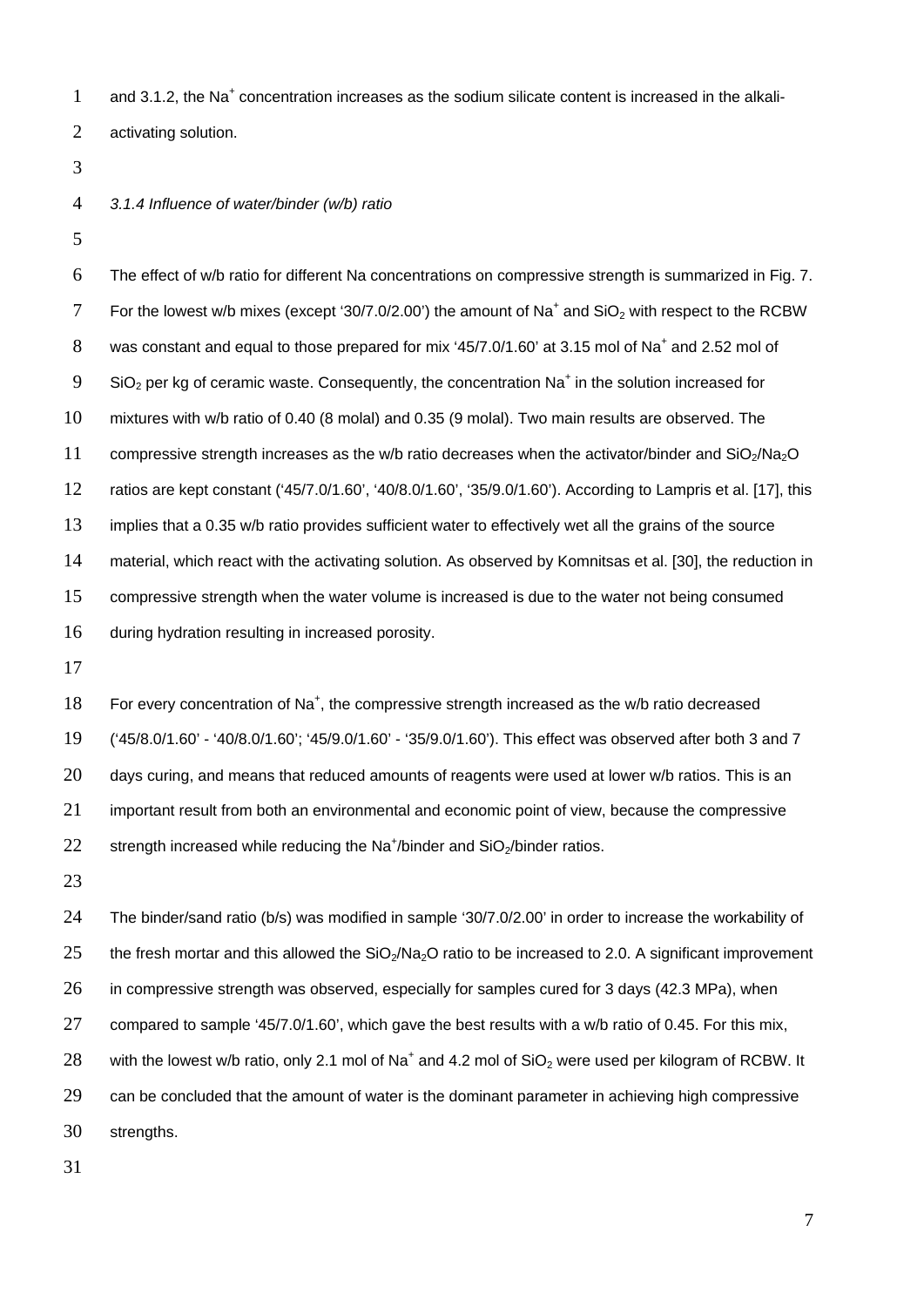*3.2 Mercury intrusion porosimetry*

 Porosity studies were carried out on selected mortars. These were samples '45/5.0/0.0' and '45/7.0/1.60' with a constant w/b ratio which had the highest compressive strengths for the samples with and without sodium silicate addition.

 The total porosity of mortars was reduced when sodium silicate was added to the activating solution: 19.8% for sample '45/5.0/0.0' (without sodium silicate), and 12.0% for sample '45/7.0/1.60' (with sodium silicate). Therefore, higher durability alkali-activated RCBW samples with sodium silicate can be expected due to the reduced ability of aggressive chemical agents to penetrate the microstructure. These values are close to those previously reported for Portland cement pastes and mortars with similar water-to-cement (w/c) ratios. Cook and Hover [31] observed a minimum total porosity of 16.0% for Portland cement paste specimens mixed with a w/c ratio of 0.3 and cured for 56 day, and higher values when increasing the w/c ratio and reducing the curing time (56% for a w/c of 0.7 cured for 1 day). Similar results were reported by Willis et al. [32], who observed a total porosity of 16 and 23% for mortars with a w/c ratio of 0.4 and 0.6, respectively.

 Figure 8 shows the pore size distribution for the mortar samples analyzed. There are significant differences between the volume percentages. The capillary porosity was higher for the sample activated with NaOH, with a total volume of 75-80% in the 10nm-1µm range, while this was only 40-  $-45%$  for the mortar containing sodium silicate. The volume of air voids in the 1-10 µm range was 22 higher for the mortar containing sodium silicate, which could be attributed to the high viscosity of the 23 paste, which allows greater air retention in the mix. These results are contrary to those previously reported by Sindhunata et al. [33], who observed smaller pore sizes with increasing additions of 25 soluble silicate to the activating solution. After analyzing the hydration mechanisms of Portland cement and inorganic polymer pastes, Lloyd et al. [34] also concluded that larger pores may be expected in 27 samples activated without silicate. In Portland cement pastes C-S-H gel grows outwards from the surface of hydrating cement grains, forming ''C-S-H gel" pores 1.5 nm in diameter and ''capillary" 29 pores, which are much larger and are the remains of originally water-filled spaces that have not become filled with C-S-H gel [35]. The growth of C-S-H gel in alkali-activated systems occurs through the sample, which explains the absence of capillary pores, as much of the volume between the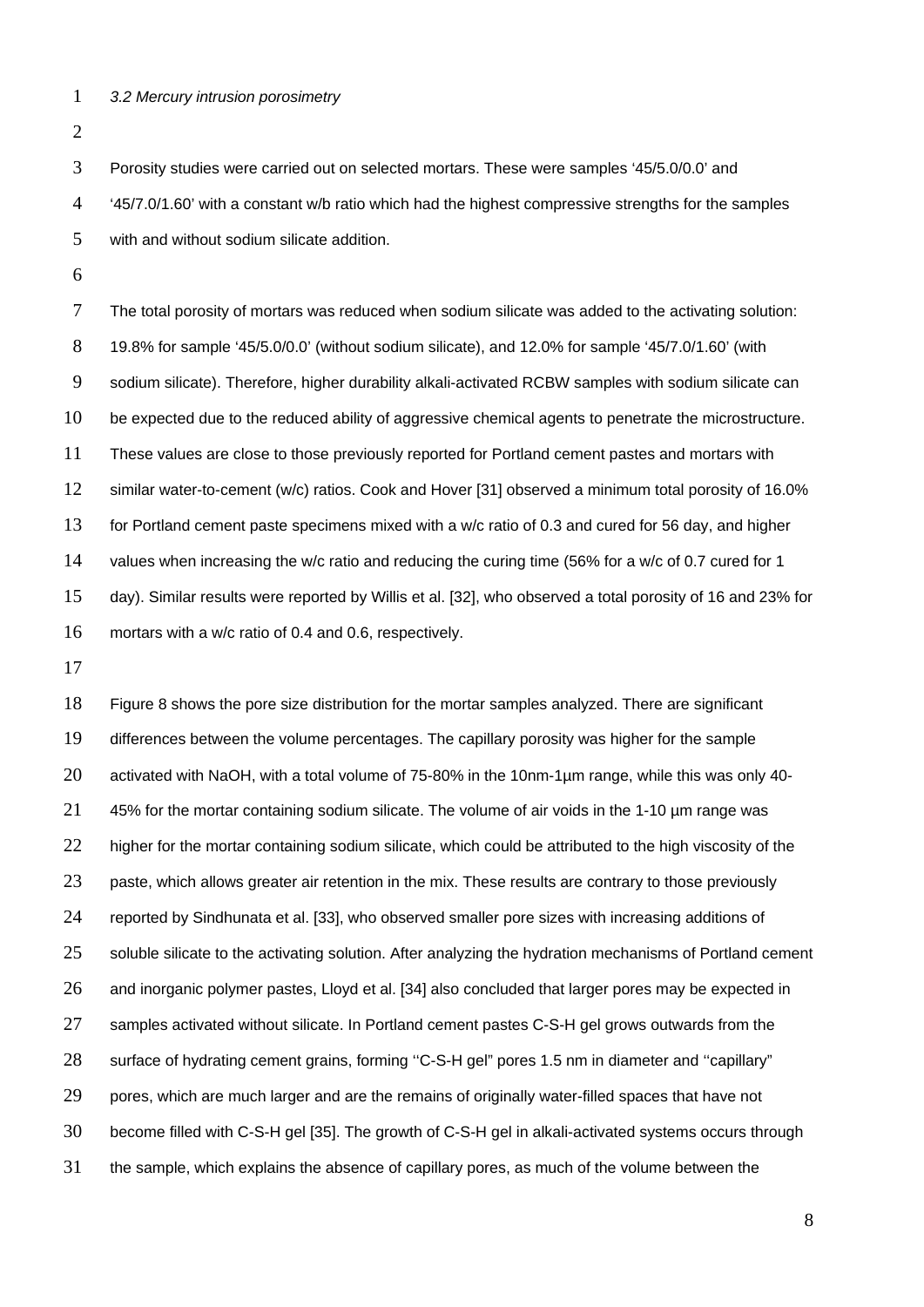particles fills concurrently with C-S-H gel to form the hardened binder structure. However, in the absence of dissolved silicate the mechanism of inorganic polymer gel formation is more similar to that of Portland cement, i.e. growth of reaction products outwards from the surface of the binder grains, and therefore capillary pores may be expected in samples activated only with NaOH. However, it was observed that, unlike the capillary pores present in Portland cement pastes, these pores were separated by regions of C-S-H gel. Access to these pores, via the smaller pores of the gel, would cause a pronounced ''ink bottle" effect. Consequently, the MIP results may be misrepresenting the pore size distribution [32,33,35]. This is because the pore size measurement in based on the diameter of access throat through which the mercury penetrates the pore.

## *3.3 Thermogravimetric analysis*

 Table 3 shows thermogravimetric analysis data giving the total weight loss of pastes cured for 3 and 7 days. A general increase in water loss with curing time is observed, which may be associated with a 15 greater degree of alkali-activation [20]. Weight loss generally increases with Na<sup>+</sup> concentration which, 16 according to Bernal et al. [36], can be related to a higher degree of chemically bounded water and OH<sup>-</sup> 17 groups, provided by NaOH, in the binding phase. Samples with the same  $SiO<sub>2</sub>/Na<sub>2</sub>O$  ratio (1.60) gave similar thermogravimetric loss without a specific trend. The reduction in the w/b ratio did not decrease 19 the total weight loss, suggesting that the water molecules and OH groups bonded to the geopolymer matrix are not related to the initial mix water.

22 As observed in Fig. 9, all paste samples showed a peak weight loss between 120 and 150 °C which, 23 according to several authors [20,25, 36], is attributed to free or loosely bound water present in these samples. As shown in Fig. 9a, among the pastes activated without sodium silicate, only sample '45/5.0/0.0' presented two peaks in the DTG curve. Although Stakebake [37] associated the second 26 peak centred at 185 °C to a weight loss from zeolitic phases, these could not be clearly identified by 27 XRD. In the studies performed by Bernal et al. [36] signals related to zeolitic reaction products could 28 not be distinguished by thermogravimetry, because they tend to show a broad dehydration peak in the 29 same temperature range attributed to the loosely bound water present in the samples (60-160 °C).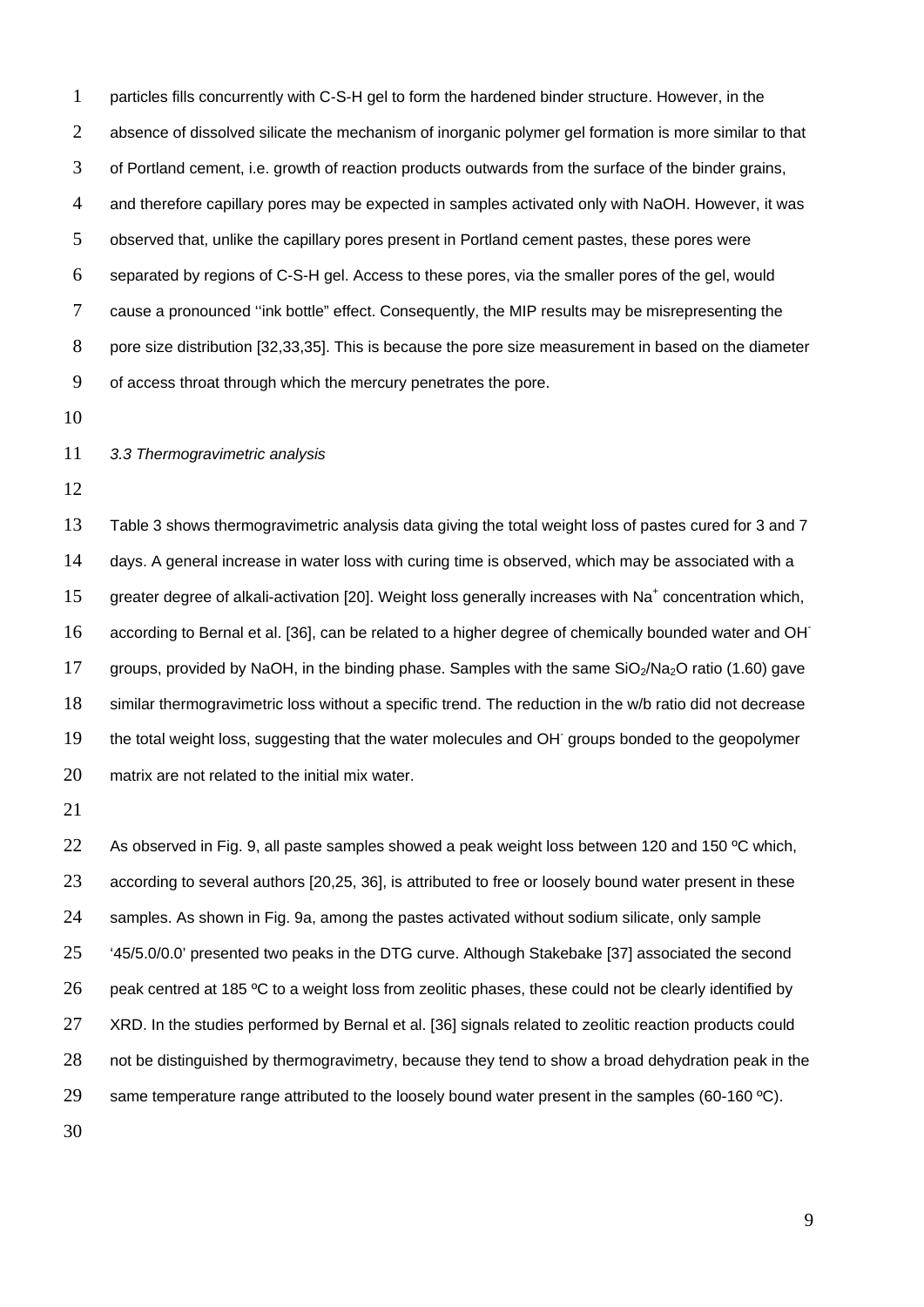Thermogravimetric data for alkali-activated RCBW paste samples using sodium hydroxide and sodium 2 silicate are shown in Fig. 9b. These tend to have a broader first peak when the amount of reagents is 3 increased. The second peak can only be clearly distinguished for lower  $SiO<sub>2</sub>/Na<sub>2</sub>O$  ratio paste (0.73), and it progressively overlaps with the first peak when the concentration of the solution is increased. According to Duxson et al. [13], this is because zeolitic-like phases are less likely to form in highly concentrated solutions due to increased difficulties in phase transport and reorganization.

*3.4 X-ray diffraction studies*

 Fig. 10 shows XRD diffraction data for pastes '45/5.0/0.0' and '45/7.0/1.60', after curing for 7 days at 11 65 °C. The XRD data for the as-received RCBW is shown for comparison. The quartz phase was found to be largely unreactive [12], and remained in the sample after the alkali-activation process. Paste '45/5.0/0.0' showed a peak that did not appear in the raw material, denoting the formation of 14 natrite (N, Na<sub>2</sub>CO<sub>3</sub>). This did not appear in samples prepared with sodium silicate. Results are in agreement with thermogravimetry data reported by Provis et al. [27], who observed that silicate-16 activated samples presented low mass loss between 200 °C and up to approximately 800 °C. However, hydroxide-activated samples showed an additional mass loss, which was attributed to the decomposition of carbonates, resulting from atmospheric carbonation formed during the preparation of the samples prior to analyses. Bernal et al. [36] attributed the DTG peaks observed at temperatures 20 between 650 °C and 670 °C and 770 to 790 °C to carbonates.

22 Previous studies [12,13] have demonstrated that crystalline phases are less likely to form when 23 sodium silicate solutions are used because high  $SiO<sub>2</sub>$  concentrations confer greater stability to the amorphous phases. Despite authors such as Duxson et al. [13] and Criado et al. [28] having noted the formation of semi-crystalline to crystalline phases from the geopolymeric gel, usually zeolitic in nature, 26 these could not be clearly identified in these samples.

*3.5 Scanning electron microscopy* 

Fracture surfaces of alkali-activated RCBW pastes are shown in Fig. 11. RCBR particles can be

observed, indicating that some larger particles had only partially reacted during alkali-activation as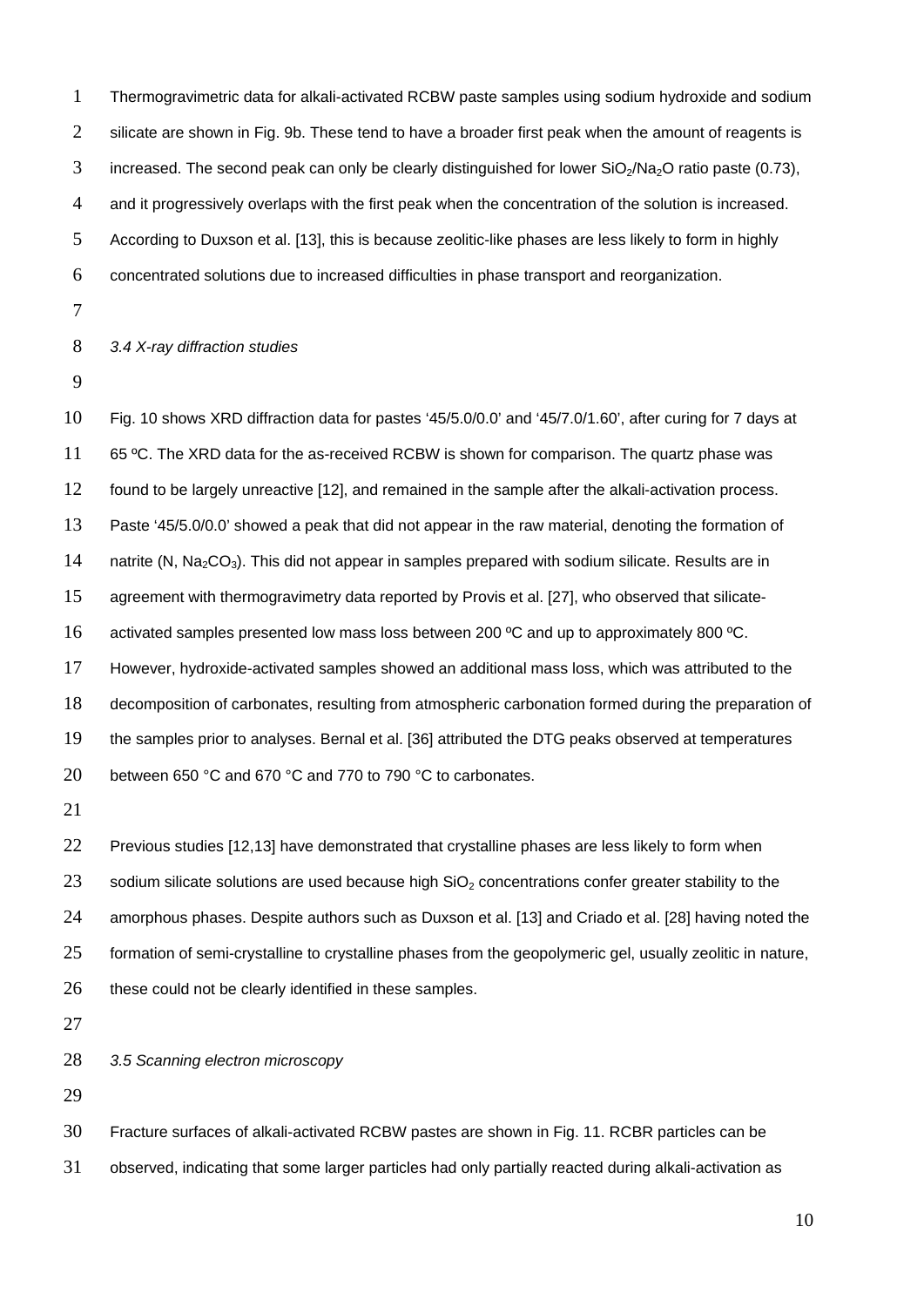complete reaction depends on the particle size. This has led to the development of different 2 morphologies, giving rise to a heterogeneous microstructure containing unreacted ceramic waste particles surrounded by alkali-activation reaction products. It seems that smaller particles were completely dissolved by the alkali solution, while the larger ones are only partially reacted. The 5 strengthening or weakening effect will depend on whether the particles themselves are strong or weak, and also whether they are bonded on the surfaces to the matrix. Studies performed by Yungsen et al. [38] showed that the unreacted particles reduced the compressive strength while Kourti et al. 8 [19] found that unreacted glass could increase strength and toughness.

10 As expected from XRD results, crystalline phases were developed in samples with 10 molal Na<sup>+</sup> as 11 shown in Fig. 11b. EDX analysis confirmed the high concentration of  $\text{Na}^+$  had produced sodium carbonate (natrite) by atmospheric carbonation [39]. This, together with the mechanical properties obtained, confirmed that this concentration of activator was in excess for this sample and this is deleterious to the alkali activation process [17]. Although the development of crystalline phases was observed in some samples as in Fig. 11d, these could not be clearly identified by XRD.

## *3.6 Fourier transformed infrared spectroscopy (FTIR)*

 Infrared spectra of the as-received RCBW and pastes '45/5.0/0.0' and '45/7.0/1.60', cured for 7 days 20 at 65 °C, are shown in Fig. 12. The spectra obtained were normalized in order to allow direct comparison between them. The presence of unreacted particles, previously observed by SEM and XRD, was corroborated by FTIR. According to Criado et al. [28], the quartz gives rise to a series of 23 bands located at 1145, 1084, 796-778, 697, 668, 522 and 460  $cm^{-1}$  in the IR spectrum. Although these bands persist after activation, a reduction in intensity is observed, which indicates that quartz has partially reacted. The higher reduction observed for the sample containing soluble silica ('45/7.0/1.60') implies greater reactivity, which leads to further development of the alkali-activation reaction products. 27 These results are consistent with the lower porosity and improved compressive strength presented by 28 the samples alkali-activated with sodium silicate.

A wide and intense band appears from 950 cm<sup>-1</sup> to ~1200 cm<sup>-1</sup>. The interpretation of this region may be difficult, as bond vibrations of different compounds tend to overlap, producing a highly complex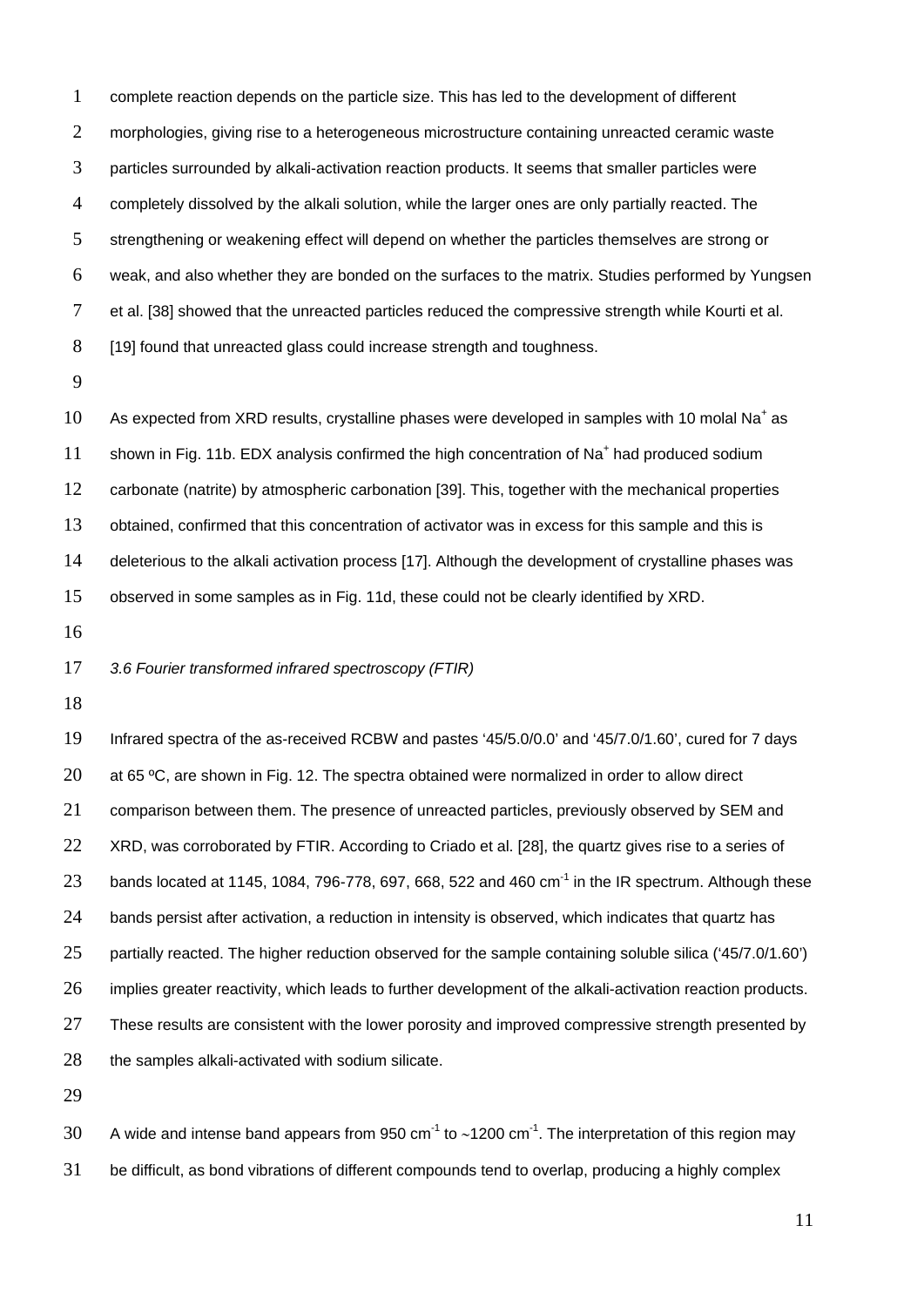| $\mathbf{1}$   | spectrum. While in the unreacted RCBW this band appears at $\sim$ 1045 cm <sup>-1</sup> , in the activated samples it        |
|----------------|------------------------------------------------------------------------------------------------------------------------------|
| $\overline{2}$ | shifts to lower wave numbers ( $\sim$ 1011 cm <sup>-1</sup> ). According to authors such as Rees et al. [40] and             |
| 3              | Hajimohammadi et al. [41], this shift occurs due to the formation of aluminosilicate gel, as the                             |
| $\overline{4}$ | asymmetric stretching vibrations of the newly formed Si-O-T $(T = AI, Si)$ bonds originate a new band                        |
| 5              | growing at 960 cm <sup>-1</sup> . Although a gel with a higher Si/Al ratio is expected for the '45/7.0/1.60' sample,         |
| 6              | the nature of the gel formed could not be clearly distinguished from FTIR results, due to the Al-                            |
| 7              | enriched gel phase band $(\sim 1020 \text{ cm}^{-1})$ , from [41]), and the primary band of the Si-O-T bonds in the gel      |
| 8              | overlap. Furthermore, the bands associated with the vitreous phases of the raw material were also                            |
| 9              | expected to appear in this region (950 cm <sup>-1</sup> to 1100 cm <sup>-1</sup> [28]). Although they could not be           |
| 10             | distinguished, the intensity was expected to decrease as the alumino-silicate gel formation proceeded.                       |
| 11             |                                                                                                                              |
| 12             | The bands appearing at 871 $cm^{-1}$ and 1415 $cm^{-1}$ in the raw material spectrum are associated with                     |
| 13             | pure CaCO <sub>3</sub> [42], attributed to out-of-plane deformation and asymmetric stretching vibrations,                    |
| 14             | respectively. Both bands shift to higher wave numbers after the activation process which, according to                       |
| 15             | Zaki et al. [43] relates to $CO32$ impurity species. This, together with the higher intensity of the peaks                   |
| 16             | appearing in the spectrum of the sample activated with only NaOH ('45/5.0/0.00'), correlates well with                       |
| 17             | XRD and SEM results, where the presence of Natrite ( $Na2CO3$ ) was observed.                                                |
| 18             |                                                                                                                              |
| 19             | No definite peaks were observed in the regions highlighted by Rees et al. [44] as zeolite characteristic                     |
| 20             | regions. This is in good agreement with XRD results, and confirms that it is unlikely that the system                        |
| 21             | contains significant quantities of zeolite nanocrystals.                                                                     |
| 22             |                                                                                                                              |
| 23             | 4. Conclusions                                                                                                               |
| 24             |                                                                                                                              |
| 25             | This research has demonstrated that red clay brick waste (RCBW) can form alkali-activated cement                             |
| 26             | pastes and mortars using NaOH and sodium silicate solution as activators. Although                                           |
| 27             | thermogravimetric analysis identified initial formation of zeolitic structures, these tend to disappear                      |
| 28             | when the concentration of the alkaline solution increased. The optimum mix was found to be                                   |
| 29             | '45/7.0/1.60', and this gave compressive strengths close to 30 MPa after 7 curing days. The                                  |
| 30             | mechanical properties were further increased up to 50 MPa by optimising the w/b, b/s and SiO <sub>2</sub> /Na <sub>2</sub> O |
| 31             | ratios.                                                                                                                      |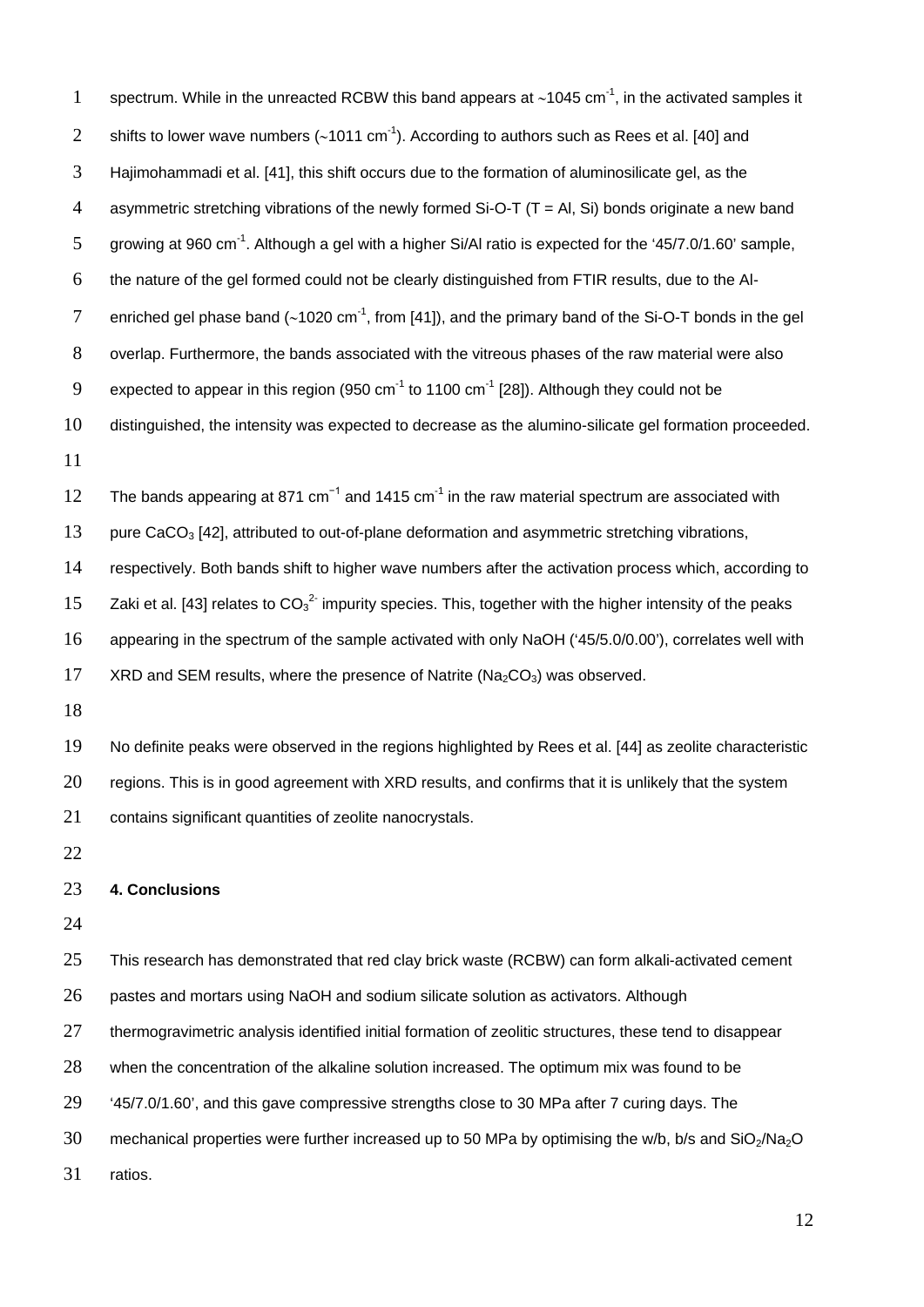## **Acknowledgements**

| The authors are grateful to the Spanish Ministry of Science and Innovation for supporting this study    |
|---------------------------------------------------------------------------------------------------------|
| through Project GEOCEDEM BIA 2011-26947, and to FEDER funding. They also thank the Institute            |
| for Science and Technology of Concrete – ICITECH, for providing the means to carry out this             |
| investigation; and Universitat Jaume I, for supporting this research through the research stay granted. |
|                                                                                                         |
| <b>References</b>                                                                                       |
|                                                                                                         |
| [1] Ministerio de Fomento de España, Actualización del catálogo de Residuos Utilizables en              |
| Construcción, 2010, pp. 123-158.                                                                        |
| [2] Reig L, Tashima MM, Soriano L, Borrachero MV, Monzo J, Paya J. Alkaline Activation of Ceramic       |
| Waste Materials. Waste Biomass Valor 2013; DOI 10.1007/s12649-013-9197-z.                               |
| [3] Pacheco-Torgal F, Jalali S. Reusing ceramic wastes in concrete. Constr Build Mater 2010; 24 (5):    |
| 832-838.                                                                                                |
| [4] Senthamarai RM, Manoharan PD. Concrete with ceramic waste aggregate. Cement Concrete                |
| Comp 2005; 27 (9-10): 910-913.                                                                          |
| [5] Medina C, Juan A, Frías M, Sánchez-de-Rojas MI, Morán JM, Guerra MI. Characterization of            |
| Concrete made with Recycled Aggregate from Ceramic Sanitary Ware. Mater Construcc 2011 [on line]        |
| accepted manuscript. DOI: 10.3989/mc.2011.59710.                                                        |
| [6] Puertas F, García-Díaz I, Barba A, Gazulla MF, Palacios M, Gómez MP, Martínez-Ramírez S.            |
| Ceramic wastes as alternative raw materials for Portland cement clinker production. Cement              |
| Concrete Comp. 2008; 30 (9):798-805.                                                                    |
| [7] Puertas F, García-Díaz I, Palacios M, Gazulla MF, Gómez MP, Orduña M. Clinkers and cements          |
| obtained from raw mix containing ceramic waste as a raw material. Characterization, hydration and       |
| leaching Studies. Cement Concrete Comp 2010; 32 (3):175-186.                                            |
| [8] Lavat AE, Trezza MA, Poggi M. Characterization of ceramic roof tile wastes as pozzolanic            |
| admixture. Waste Manage 2009; 29 (5):1666-1674.                                                         |
| [9] Pereira-de-Oliveira LA, Castro-Gomes JP, Santos PMS. The potential pozzolanic activity of glass     |
| and red-clay ceramic waste as cement mortars components. Constr Build Mater 2012;31:197-203.            |
|                                                                                                         |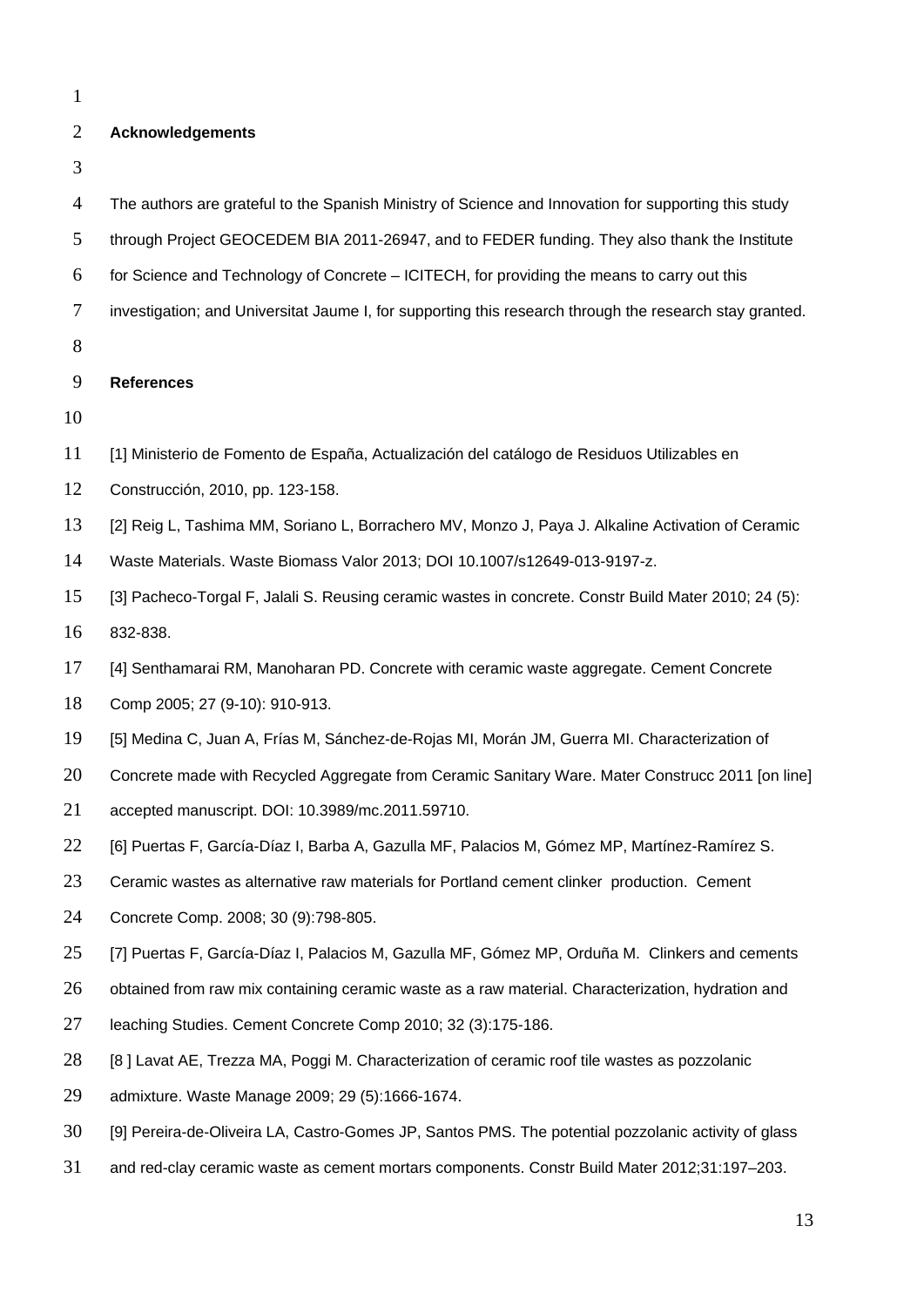- [10] Davidovits J. 30 Years of Successes and Failures in Geopolymer Applications. Market Trends and
- Potential Breakthroughs, Geopolymer 2002 Conference 2002; October 28-29, Melbourne, Australia.
- [11] Pacheco-Torgal F, Castro-Gomes J, Jalali S. Alkali-activated binders: A review. Part 1. Historical
- background, terminology, reaction mechanisms and hydration products. Constr Build Mater 2008; 22:

1305-1314.

- [12] Yao X, Zhang Z, Zhu H, Chen Y. Geopolymerization process of alkali-metakaolinite characterized
- 7 by isothermal calorimetry. Thermochim Acta 2009;493:49-54.
- 8 [13] Duxson P, Fernández-Jiménez A, Provis JL, Lukey GC, Palomo A, van Deventer JSJ.
- Geopolymer technology: the current state of the art. J Mater Sci 2007; 42 (9):2917-2993.
- [14] Pacheco-Torgal F, Castro-Gomes J, Jalali S. Alkali-activated binders: A review. Part 2. About
- materials and binders manufacture. Constr Build Mater 2008; 22:1315-1322.
- [15] Bernal SA, Mejía de Gutiérrez R, Provis JL. Engineering and durability properties of concretes
- based on alkali-activated granulated blast furnace slag/metakaolin blends. Constr Build Mater 2012;
- 33:99-108.
- [16] Puertas F, Fernández-Jiménez A. Mineralogical and microstructural characterisation of alkali-
- activated fly ash/slag pastes. Cement Concrete Comp 2003;25:287–292.
- 17 [17] Lampris C, Lupo R, Cheeseman CR. Geopolymerisation of silt generated from construction and
- demolition waste washing plants. Waste Manage 2009;29:368-373.
- [18] Payá J, Borrachero MV, Monzó J, Soriano L, Tashima MM. A new geopolymeric binder from
- hydrated-carbonated cement. Mater Lett 2012;74:223-225.
- [19] Kourti I, Rani DA, Deegan D, Boccaccini AR, Cheeseman CR. Production of geopolymers using
- 22 glass produced from DC plasma treatment of air pollution control (APC) residues. J Hazard Mater
- 2010;176:704-709.
- 24 [20] Tashima MM, Akasaki JL, Castaldelli VN, Soriano L, Monzó J, Payá J, Borrachero MV. New
- geopolymeric binder based on fluid catalytic cracking catalyst residue (FCC). Mater Lett 2012;80:50-
- 52.
- [21] Puertas F, Barba A, Gazulla MF, Gómez MP, Palacios M, Martínez-Ramírez S. Residuos
- cerámicos para su posible uso como materia prima en la fabricación de clínker de cemento Portland:
- caracterización y activación alcalina. Mater. Construcc 2006;56 (281):73-84.
- [22] Reig L, Tashima MM, Borrachero MV, Monzó J, Payá J. Nuevas matrices cementantes
- generadas por Activación Alcalina de residuos cerámicos. II Simposio Aprovechamiento de residuos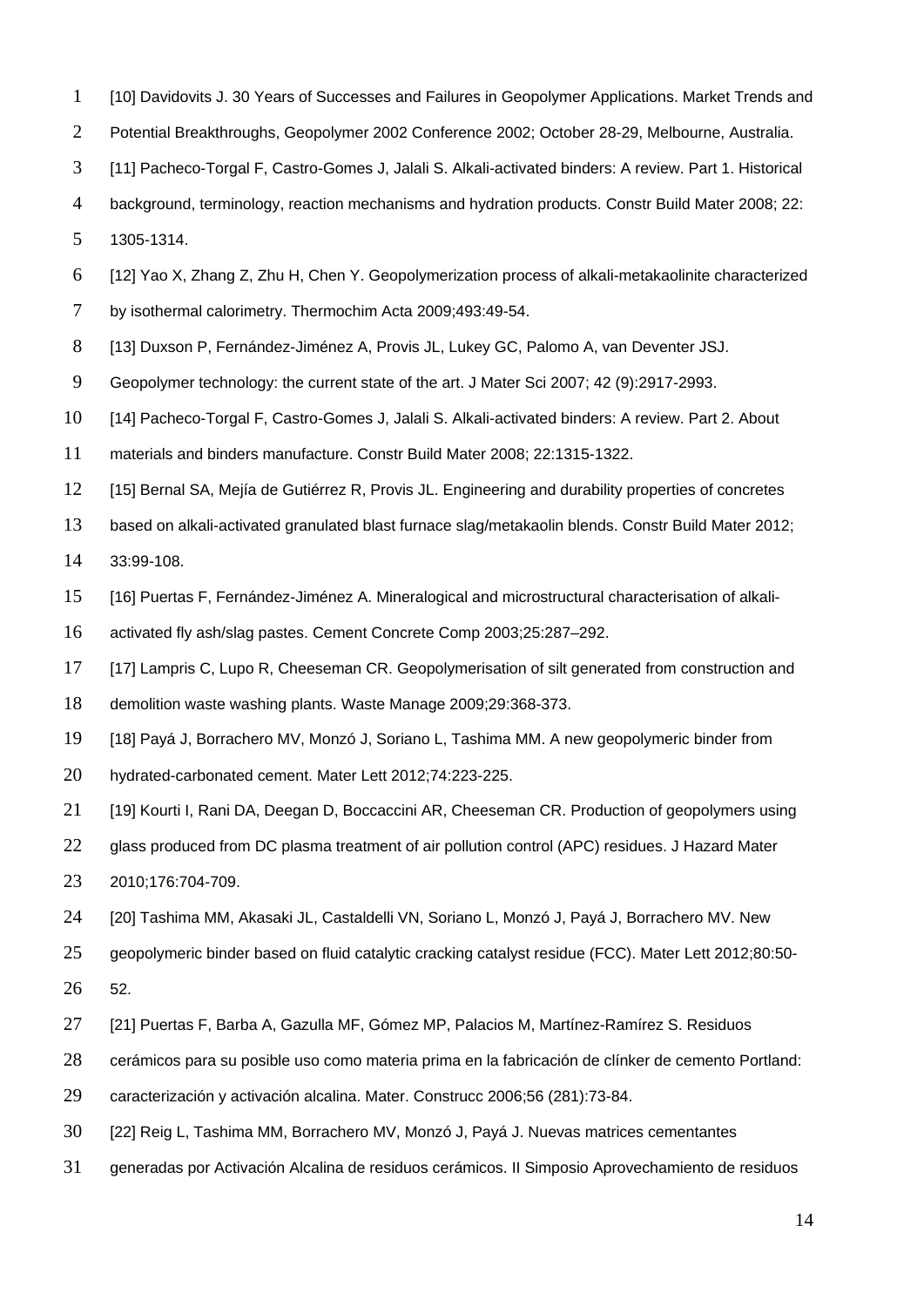- agro-industriales como fuente sostenible de materiales de construcción 2010, November 8-9,
- Valencia, Spain, 199-207.
- [23] Baronio G, Binda L. Study of the pozzolanicity of some bricks and clays. Constr Build Mater
- 1997;11 (1): 41-46.
- [24] Palomo A, Grutzeck MW, Blanco MT. Alkali-activated fly ashes: a cement for the future. Cement
- Concrete Res 1999;29:309-317.
- [25] Tashima MM. Produccion y caracterizacion de materiales cementantes a partir del silicoaluminato
- calcico vitreo (VCAS). Tesis de doctorado, Departamento de Ingeniería de la construcción y de
- proyectos de ingeniería civil, UPV, 2012.
- [26] Barbosa VFF. Sintese e caracterização de polissialatos, Tese de doutorado, Instituto militar de
- engenharia IME, 1999.
- [27] Provis JL, Harrex RM, Bernal AS, Duxson P, Deventer JSJ. Dilatometry of geopolymers as a
- means of selecting desirable fly ash sources. J non-cryst solids 2012;358:1930–1937.
- 14 [28] Criado M, Fernández-Jiménez A, Palomo A. Alkali activation of fly ash: Effect of the SiO<sub>2</sub>/Na<sub>2</sub>O
- ratio Part I: FTIR study. Micropor Mesopor Mat 2007;106:180–191.
- [29] Fernández-Jiménez A, de la Torre AG, Palomo A, Lopez-Olmo G, Alonso MM, Aranda MAG.
- Quantitative determination of phases in the alkali activation of fly ash. Part I. Potential ash reactivity.
- Fuel 2006;85:625–634.
- [30] Komnitsas K, Zaharaki D, Perdikatsis V. Geopolymerisation of low calcium ferronickel slags. J
- Mater Sci 2007;42:3073–3082.
- 21 [31] Cook RA, Hover KC. Mercury porosimetry of hardened cement pastes. Cement Concrete Res
- 1999;29:933–943.
- 23 [32] Willis KL, Abell AB, Lange DA. Image-based characterization of cement pore structure using
- Wood's metal intrusion. Cement Concrete Res 1998; 28 (12):1695–1705.
- 25 [33] Sindhunata, van Deventer JSJ, Lukey GC, Xu H. Effect of curing temperature and silicate
- concentration on Fly-Ash-based geopolymerization. Ind Eng Chem Res 2006;45:3559-3568.
- [34] Lloyd RR, Provis JL, van Deventer JSJ. Microscopy and microanalysis of inorganic polymer
- cements. 2: the gel binder. J Mater Sci 2009;44:620–631.
- [35] Lloyd RR, Provis JL, Smeaton KJ, van Deventer JSJ. Spatial distribution of pores in fly ash-based
- inorganic polymer gels visualized by Wood's metal intrusion. Micropor Mesopor Mat 2009;126:32-39.